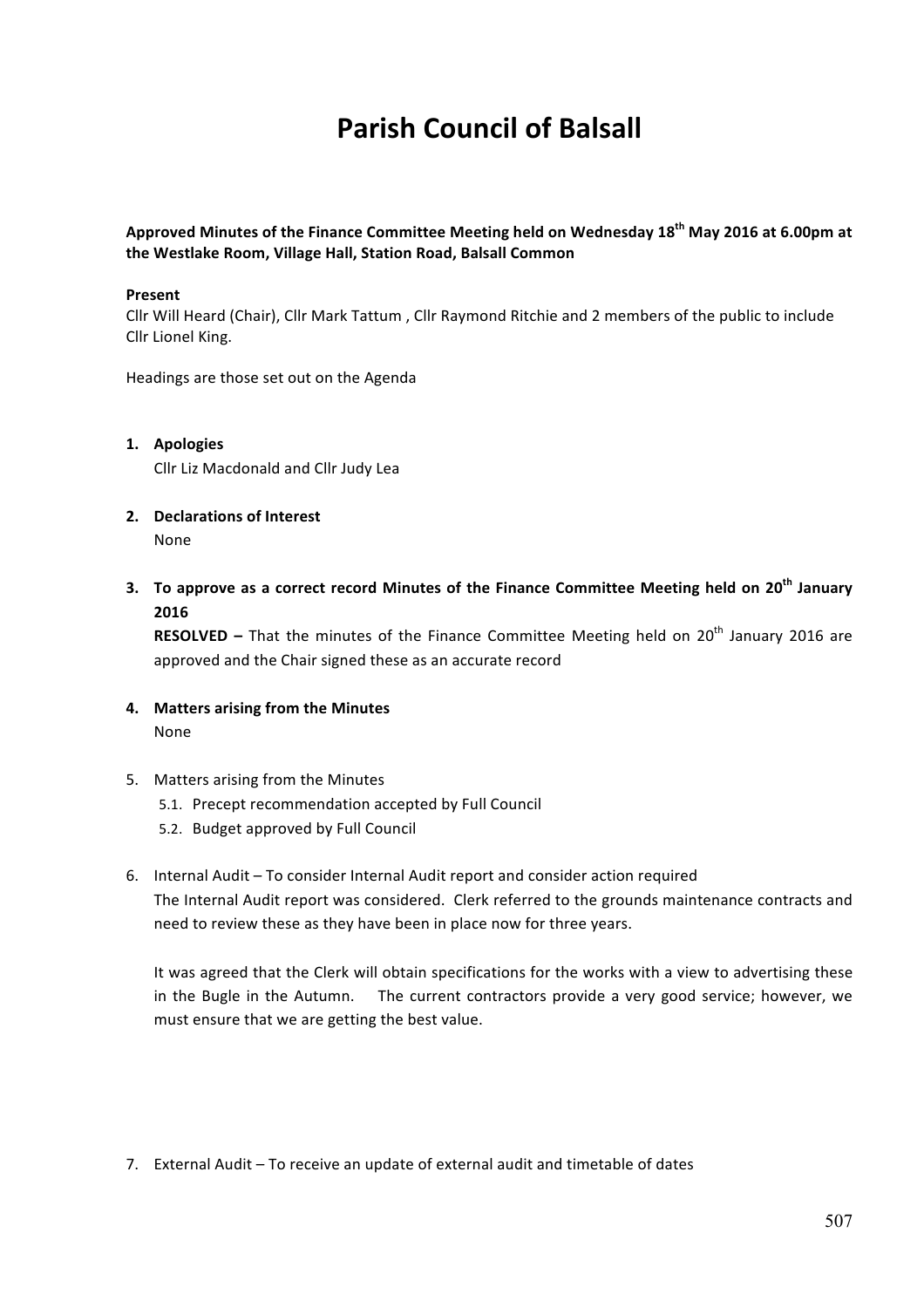Clerk confirmed that the documents are being prepared for external audit. We must submit the documentation by 24<sup>th</sup> June 2016. We must also advertise the Audit to local electors and the earliest that this can be undertaken is  $3<sup>rd</sup>$  June 2016.

- 8. Annual Accounts
	- 8.1. To receive details of actual Income and expenditure for 2015/2016 and
	- 8.2. To receive report from Clerk

Clerk went through the report circulated to Councillors. Each budget area of expenditure was reviewed and differences between previous vears were explained.

The Income and Expenditure account was reviewed.

RESOLVED – That the Income and Expenditure for 2015/2016 is agreed and the report from the Clerk is approved as attached at Appendix 1

9. Risk Assessment – To consider risk assessment and recommend any changes to Full Council

The current Risk Assessment was circulated and reviewed. Amendments were made to deal with the eventuality of cash being received. Also, VAT was assesses to be a low risk as we simply reclaim VAT. In addition, Inland Revenue was changed to HMRC

RESOLVED  $-$  That the Risk Assessment as amended is recommended for approval to the Parish Council as attached at Appendix 2

10. Reconciliations - To sign off bank reconciliations to end of year 2015/2016

RESOLVED – That the Bank reconciliations are approved and signed by the Chair

11. Date for next meeting – The date for the next Finance meeting is  $21^{st}$  September 2016 at 6.00pm the Westlake Room, Village Hall, Station Road

There being no further business the Chair thanked everyone for attending and closed the meeting at 19.06pm

Signed……………………………………………….. Dated………………………………………………………. Cllr Will Heard Chair Balsall Parish Council Finance Committee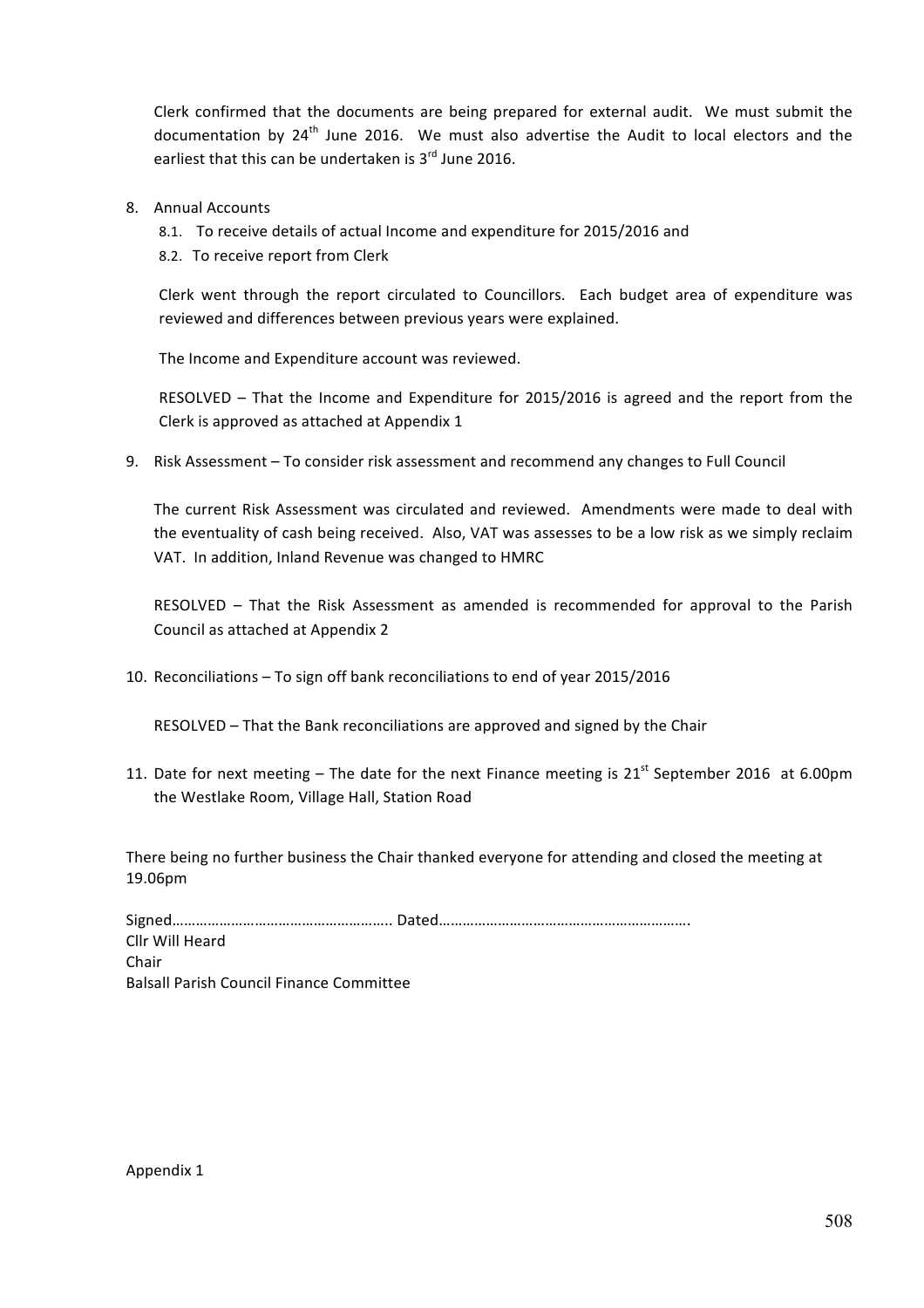31/03/2015 31/03/2016

**Income**

| 94,643.18  | Precept                      | 94,870     |  |  |  |  |
|------------|------------------------------|------------|--|--|--|--|
| 110.66     | Interest on Investments      | 103.54     |  |  |  |  |
| 16,735.00  | Cemetery                     | 13,080     |  |  |  |  |
| 0          | <b>Recreation Ground</b>     | 0          |  |  |  |  |
| 653.20     | <b>Salaries</b>              | 0          |  |  |  |  |
| 0          | Neighbourhood Plan           | 0          |  |  |  |  |
| 0.00       | <b>CCTV</b>                  | 0          |  |  |  |  |
| 0          | <b>Village Hall</b>          | 0          |  |  |  |  |
| 0.00       | Grants                       | 2,162      |  |  |  |  |
| 0          | Other income                 | 7632.88    |  |  |  |  |
| 24,538.71  | Administration               | 5544.37    |  |  |  |  |
| 1,800      | <b>Highways Improvements</b> | 0          |  |  |  |  |
| 138,480.75 | <b>TOTAL INCOME</b>          | 123,392.79 |  |  |  |  |
|            | <b>EXPENDITURE</b>           |            |  |  |  |  |
| 12,903.30  | Administration               | 22,646.83  |  |  |  |  |
| 21,896.70  | <b>Salaries</b>              | 27,472.12  |  |  |  |  |
| 1,215.00   | s.137 Payments               | 4,315.00   |  |  |  |  |
| 0.00       | <b>Capital Spending</b>      | 0.00       |  |  |  |  |
| 0.00       | Tenancies                    | 0.00       |  |  |  |  |
| 9,274.96   | Cemetery                     | 13,222.01  |  |  |  |  |
| 0.00       | Neighbourhood Plan           | 258.99     |  |  |  |  |
| 2,863.84   | Chadwick End village hall    | 17,786.14  |  |  |  |  |
| 10,837.67  | <b>Recreation Ground</b>     | 17,979.04  |  |  |  |  |
| 5,342.00   | Road Safety & Rights of Way  | 8,652.08   |  |  |  |  |
| 244.57     | <b>CCTV</b>                  | 223.99     |  |  |  |  |
| 0.00       | Community/Youth Clubs        | 8,080.00   |  |  |  |  |
| 0.00       | <b>Staffing Committee</b>    | 0.00       |  |  |  |  |
| 64,578.04  | <b>TOTAL EXPENDITURE</b>     | 120,636.20 |  |  |  |  |
| 110,683.16 | Balance as at 01/04/15       | 189,957.71 |  |  |  |  |
| 138,480.75 | Add total income             | 123,393    |  |  |  |  |
| 249,163.91 |                              | 313,350.50 |  |  |  |  |
| 64,578.04  | Deduct total expenditure     | 120,636.20 |  |  |  |  |
| 0          | stock adjustment             | 0          |  |  |  |  |
| 0          | Transfer to/from reserves    | 0          |  |  |  |  |
| 184,585.87 | Balance as at 31/03/16       | 192,714.30 |  |  |  |  |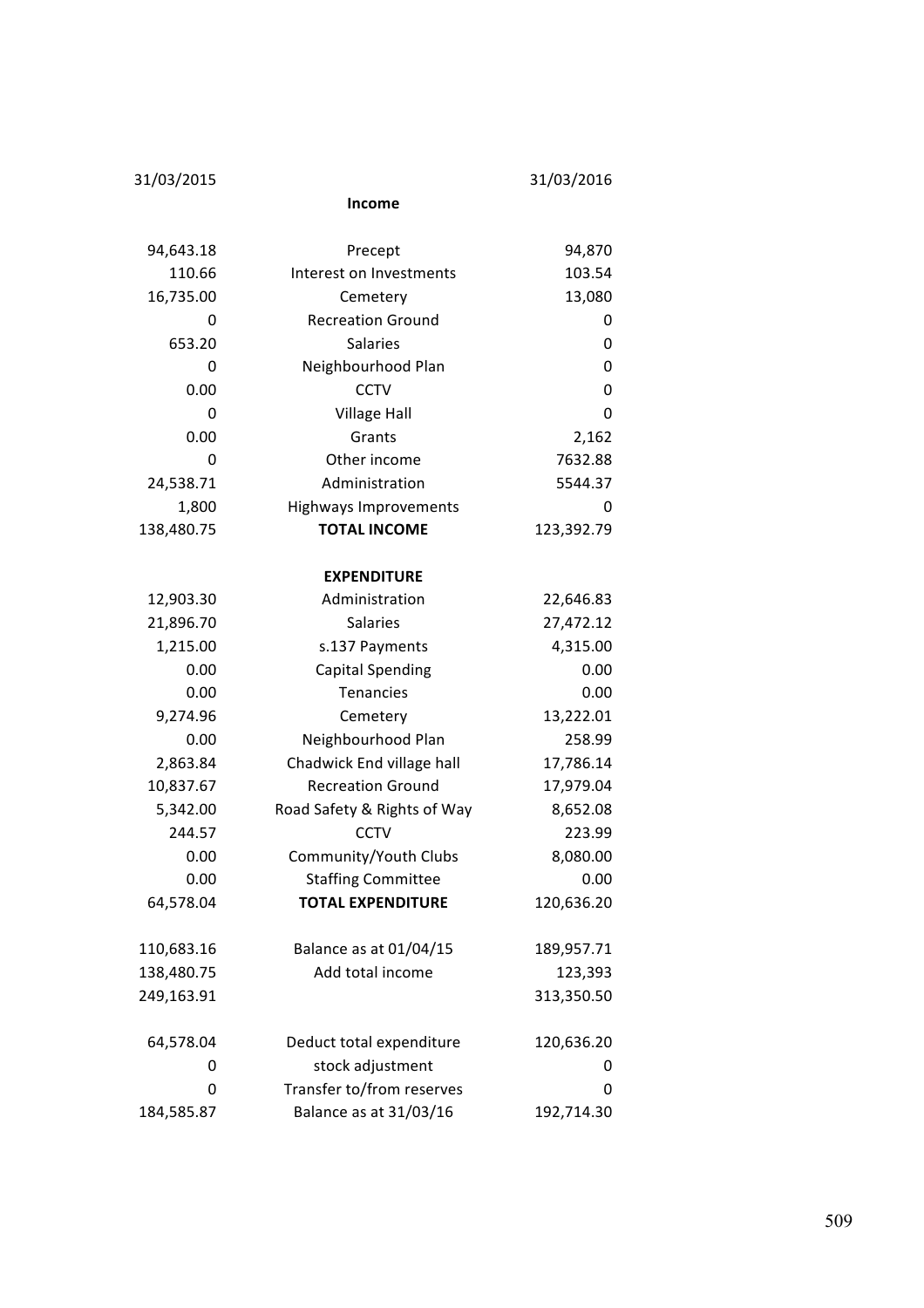# **Report for Finance Committee – 18th May 2016 Financial Year 2015/2016**

- 1. Total Expenditure for the year is £120,636.20
- 2. Budgeted expenditure for the year was £117,383 with a further £10,000 being taken from reserves to pay for legal costs relating to Chadwick End Village Hall
- 3. We have underspent against budget
- 4. In terms of Budget areas detail is as follows:
	- a. Personnel **Budgeted £29,847 Actual Spend - £31,357.97** This includes Clerks salary/councillors allowances/pension deficit/training and expenses – We have overspent slightly by the budgeted figure by £1,510.97 mainly due to extra hours worked by Clerk
	- b. Administration **Budgeted £18,600.68 Actual Spend £9,138.70** This year we have purchased two new printers and paid the pension deficit for next year upfront to gain a discount. We also purchased hi-vis jackets for the Balsall Common Festival. Generally we have underspent in most areas. The reason for the underspend is that we have not paid for the premises as the lease took much longer to negotiate and we managed to secure the term to run from the date it was signed thereby saving a year's rent
	- c. Professional services **Budgeted £16,000 Actual Spend £9,622.30** Most of the expenditure relates to HS2 petitioning of £8,825. As we did not spend on other areas budgeted, we have come under budget
	- d. Cemetery **Budgeted £15,100 Actual Spend £13,222** We have not had to spend the budgeted amount for maintenance, however, this year, we plan to introduce new plants by the seated areas
	- e. Recreation Grounds **Budgeted £16,000 Actual Spend £17,979** –Overspend is due to installation of new gates and fencing at Willow and Oakley parks. This has cost £7,124 so had this not been undertaken, we would have spent less than the amount budgeted
	- f. Road Safety & Rights of Way **Budgeted £8,200 Actual Spend - £8652.00** This includes the cost of hiring noise monitoring equipment that had not been budgeted for.
	- g. CCTV **Budgeted £390 Actual Spend £224** This relates to the phone line
	- h. Grants **Budgeted £13,250 Actual Spend £12,395.00** We have made grants to the Jubilee Centre, Scouts in Berkswell and Balsall, Hornets Football Club, Rugby Club, Balsall Common Primary School, library and toddler groups
	- i. NDP **Budgeted £5,000 Actual Spend £259.00** This relates to printing and costs of equipment
	- j. Chadwick End Village Hall **Budgeted £10,000 Actual Spend £17,786** Overspend is due to taking counsels opinion and advice relating to funds retained and spent by the Committee members. Due to the number of members and complexity, this has resulted in detailed legal advice
- 5. Income Total Income for the year is £123,392.79
- 6. Budgeted income for the year £112,132.00
- 7. We received the following income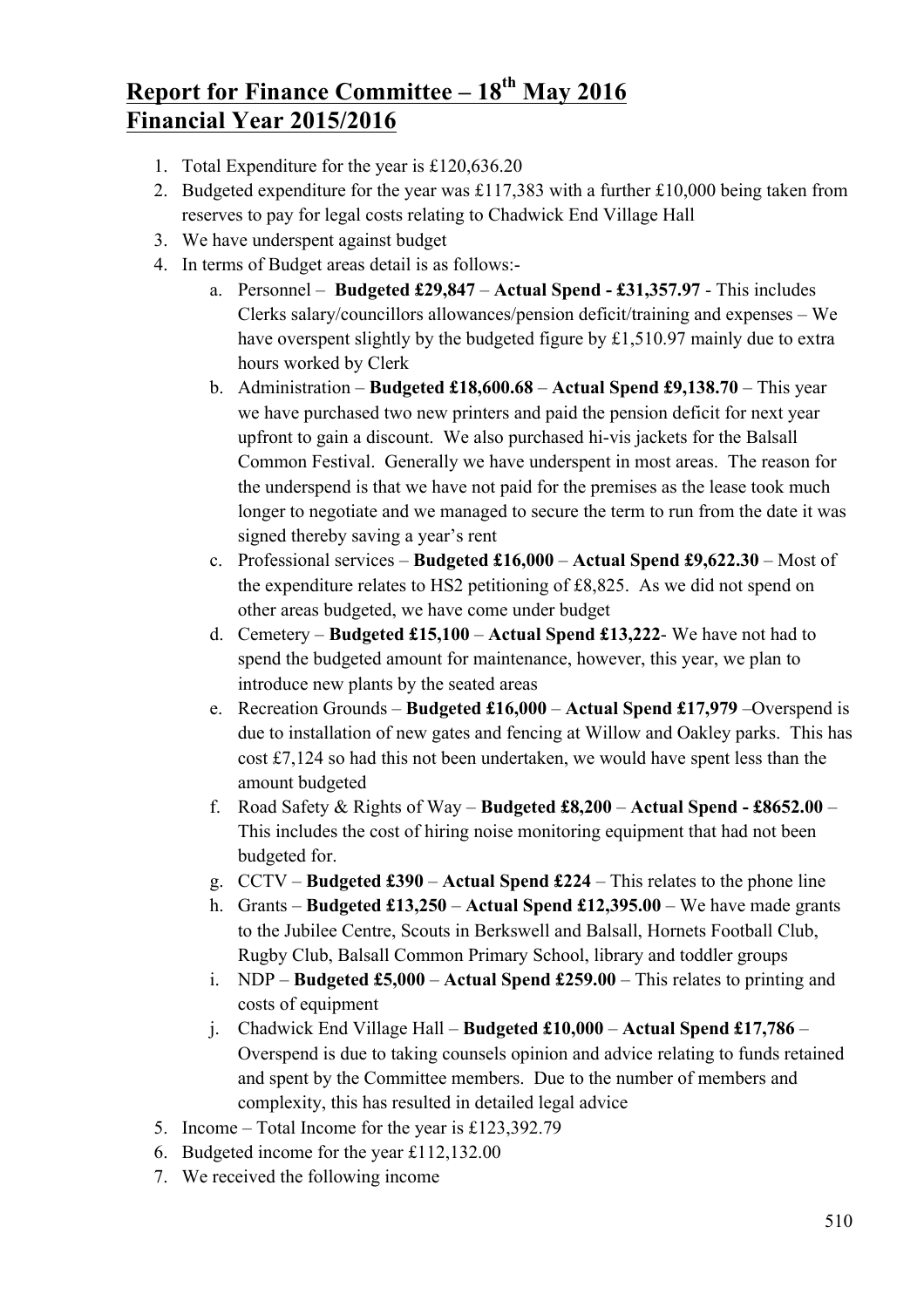| Precept          | £94,870.00 |
|------------------|------------|
| Support grant    | 2,162.00   |
| Cemetery         | 13,080.00  |
| Interest         | 103.54     |
| VAT refund       | 5544.37    |
| Misc Income      |            |
| (donation        |            |
| <b>Bugle and</b> |            |
| residual funds   |            |
| received         |            |
| following        |            |
| donation to      |            |
| action against   |            |
| Coal Board)      | 7632.88    |

- 8. In terms of budgeting the details are as follows:
	- a. Cemetery **Budget £8,500 Actual Income £13,080** This is based on demand and fluctuates yearly
	- b. Interest **Budget £100 Actual income £103.54**
	- c. VAT refund Budget £5,000 Actual Income £5544.37
	- d. Donation **Budgeted £0 Actual income £1,800** This has been received for Christmas lights on the new tree outside the library
- 9. The residual funds are from the Action group that took action against the proposal to mine in the area. The funds have been apportioned and paid back to the donors.
- 10. 2016/2017
- 11. In terms of cash in hand we have £192,714. Of this sum, the following need to be deducted:
	- a. Earmarked reserves £23,000 (CCTV)
	- b. Cemetery legacy (ring fenced reserves) £12,602.34
	- c. Reserves allocated to 2016/2017 budget £119,650 (after deduction of income)
	- d. Actual precept 2016/2017 £99,460.70 (includes support grant
	- e. Amount to be taken from reserves £20,189.30
	- f. Amount taken from reserves for new premise costs. Actual cost £20,000, (18,000 conversion and £2,000 running costs) however we have budgeted for £9,000 so £11,000 to be taken from reserves
	- g. Actual funds available in reserves £125,922.70
- 12. The reserves are adequate to meet our statutory requirements to hold a contingency fund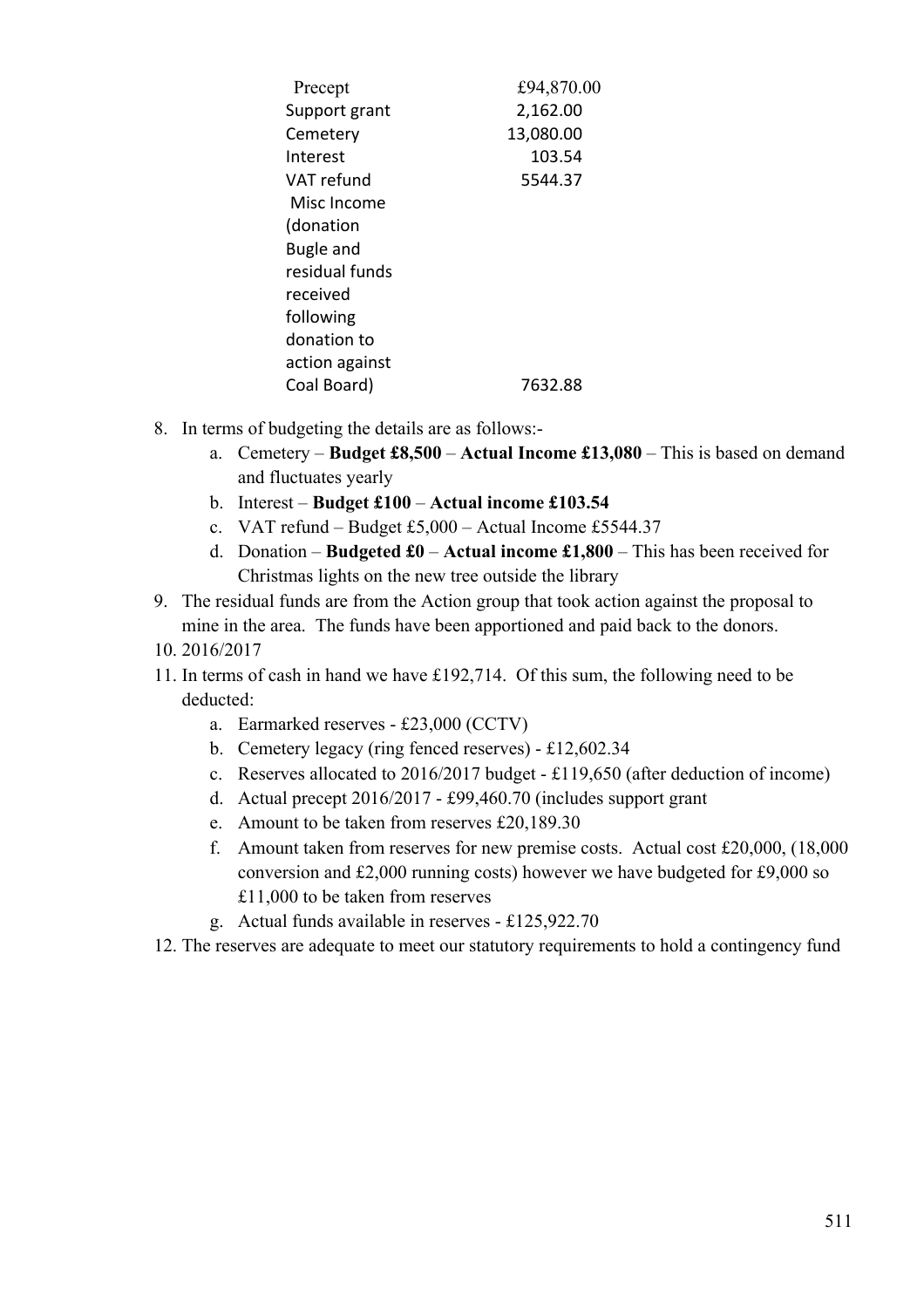# **BALSALL PARISH COUNCIL**

## AREAS WHERE RISK SOULD BE ASSESSED AND MANAGED (May 2016)

#### **Definition if Risk Management**

Risk is the threat that an event or action will adversely affect an organisation's ability to achieve its objectives and to successfully execute it's strategies.

Risk management is the process by which risks are identified, evaluated and controlled.

Each Parish Council should have in place a system to manage risk. The approach is to:

- **Identify the key risks facing the Council**<br>• Evaluate the notential to the Council of
- Evaluate the potential to the Council of one of these risks taking place; and

• Agree measures to avoid, reduce or control the risk or it's consequence

These procedures shall be reviewed annually and/or earlier should the need arise

The risk rating is measured by Very High (VH) High (H) Medium (M) or Low (L)

| Area           | Risk                                                          | Level                     | Control                                                                                                                                                                                                                                                                                                                                                                                                                          |
|----------------|---------------------------------------------------------------|---------------------------|----------------------------------------------------------------------------------------------------------------------------------------------------------------------------------------------------------------------------------------------------------------------------------------------------------------------------------------------------------------------------------------------------------------------------------|
| <b>Assets</b>  | Protection of physical<br>assets                              | $\mathbf M$               | Buildings insured. Value increased annually by RPI.<br>Items in office are secured as office is secured and alarmed.<br>Files and documents are in safe storage<br>Financial information for current year is subject to back-up<br>Regular checks are made by the Parish Council of its assets through<br>weekly inspections at recreation grounds and Cemetery                                                                  |
|                | Security of buildings,<br>equipment etc                       | H                         | Alarms on Office building and secure storage has passcode and<br>alarms. Contents insured.                                                                                                                                                                                                                                                                                                                                       |
|                | Maintenance<br>of<br>buildings etc                            | M                         | Buildings currently maintained on an ad hoc basis. Office is<br>maintained by Landlord.<br>Play areas and Cemetery are subject to regular inspection s and<br>maintenance.                                                                                                                                                                                                                                                       |
| <b>Finance</b> | Banking                                                       | M                         | Accounts held with at high street bank                                                                                                                                                                                                                                                                                                                                                                                           |
|                | Risk of consequential                                         | M                         | Insurance cover.                                                                                                                                                                                                                                                                                                                                                                                                                 |
|                | loss of income<br>Loss of cash through<br>theft or dishonesty | $\boldsymbol{\mathrm{H}}$ | The Council does not operate petty cash. All payments received are<br>promptly banked. All payments approved at meeting following<br>provisions of receipts/invoices.<br>Receipted invoices issued for Cemetery.<br>All invoices numbered numerically in order and checked by<br>Committee<br>If we were to receive any cash it has t be banked as soon as possible<br>and kept in a secure place at the office in the meantime. |
|                | Financial<br>controls<br>and records                          | M                         | Quarterly reconciliation prepared by Clerk/RFO<br>Reconciliations checked by Chair and signed<br>Regular Finance meetings to report accounts and provide details of<br>income and expenditure<br>Two signatures on cheques.<br>Internal and External Audit<br>Internal Audit undertaken twice yearly                                                                                                                             |